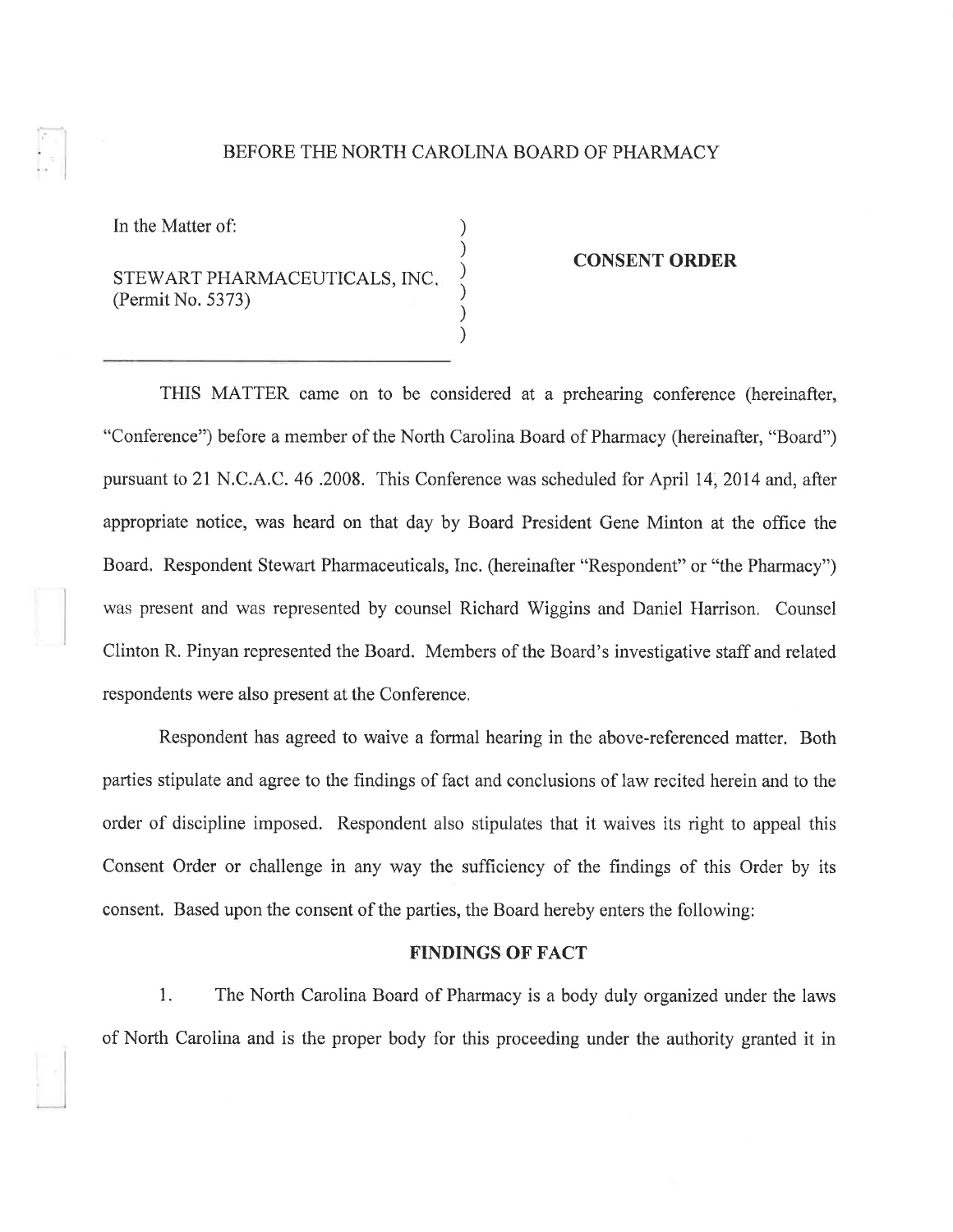Chapter 90 of the General Statutes of North Carolina, and the rules and regulations promulgated thereunder.

2. Respondent Stewart Pharmaceuticals, Inc., located at 101 Broadfoot Avenue, Fayetteville, North Carolina, is, and was at all relevant times referred to herein, the holder of Pharmacy Permit No, 5373. The Pharmacy and its employees are, and were at all relevant times, subject to the rules and regulations of the North Carolina Board of Pharmacy and the laws of the State of North Carolina.

3. During 2012 and continuing to March 2013, the Pharmacy engaged in the following acts:

a. The Pharmacy failed to provide sufficient oversight and guidance to employees to exercise their responsibilities to ensure safe and accurate compounding of preparations consistent with the required standard of care;

b. The Pharmacy did not compound products for individual patients based upon the presentation of a valid prescription or in anticipation of prescription orders based on established prescribing patterns, or based on a history of receiving valid prescriptions generated within an established practitioner-pharmacist-patient relationship;

c. The Pharmacy compounded and dispensed domperidone;

d. The Pharmacy failed to maintain adequate plans and procedures, training manuals and quality assurance programs to assure the preparation of compounded medication pursuant to practices consistent with the required standard of care;

e. The Pharmacy failed to adequately supervise compounding personnel to assure the safety and integrity of compounding by, among other things, performing and documenting review, assessment and testing of compounding personnel;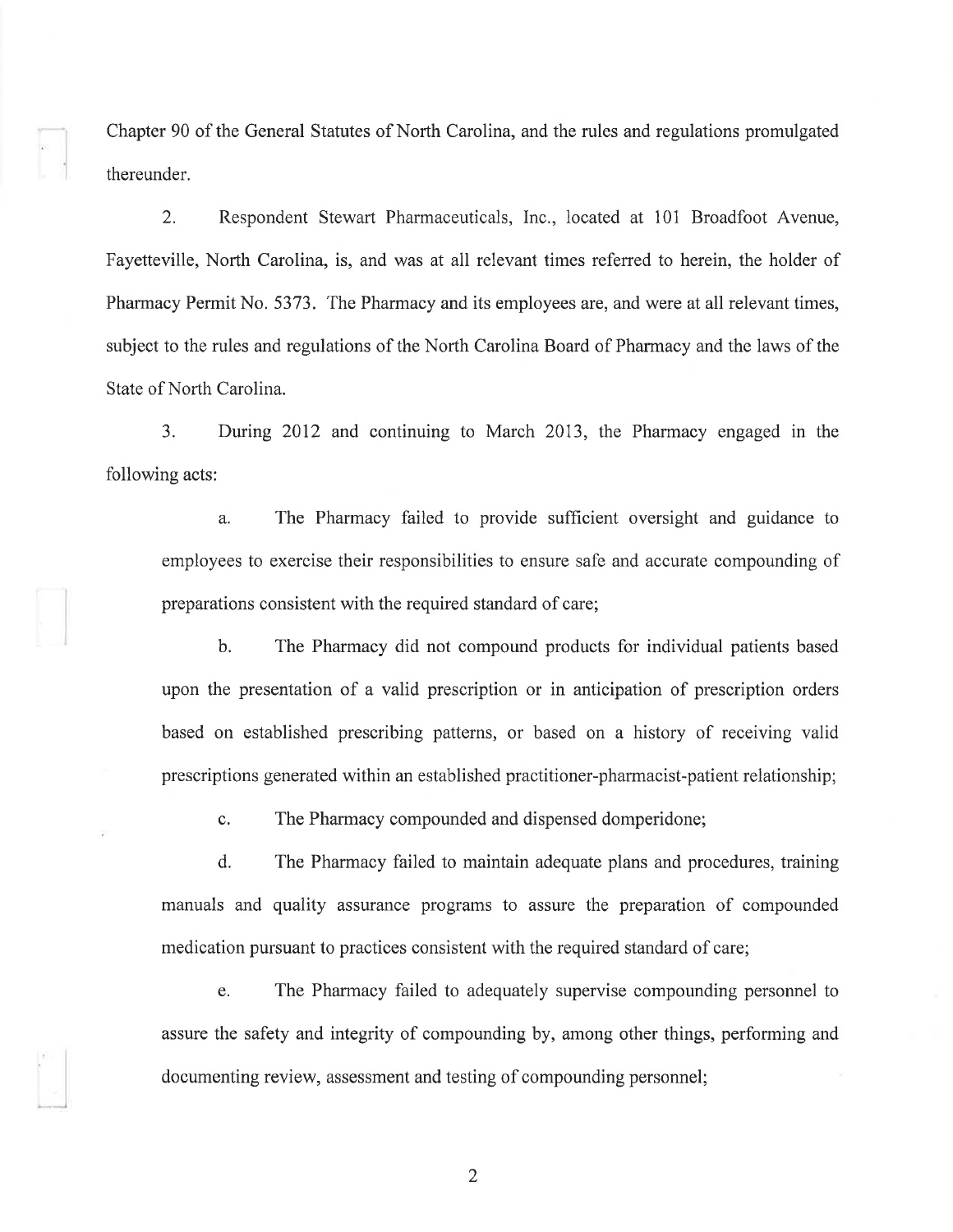f. The Pharmacy failed to maintain facilities and equipment sufficient for the safe and accurate compounding of preparations, and failed to adequately perform and document testing and cleaning of facilities and equipment sufficient for the safe and accurate compounding of preparations;

g. The Pharmacy failed to ensure that personnel used adequate clothing and cleaning processes sufficient for the safe and accurate compounding of preparations;

h. The Pharmacy failed to maintain adequate documentation to assure that preparations were compounded safely and accurately, including but not limited to records of testing, sampling, cleaning, validation and storage and compounding logs;

i. The Pharmacy failed to store hazardous chemicals safely and securely;

j. The Pharmacy failed to establish beyond-use dates consistent with the required standard of care, failed to adequately document the standards used for beyonduse dating, and failed to adequately perform and document potency testing;

k. The Pharmacy used compounding and sterilization practices that did not assure the safe and accurate compounding of preparations and that did not comply with the required standard of care;

l. The Pharmacy failed to perform adequate testing and sampling, and failed to maintain documentation of the same, in order to establish compliance with sterility and toxicity standards sufficient to assure the safe and accurate distribution of compounded preparations;

m. The Pharmacy sent human chorionic gonadotropin (HCG) to another pharmacy for partial processing unlawfully and in contravention of the required standard of care;

a J

l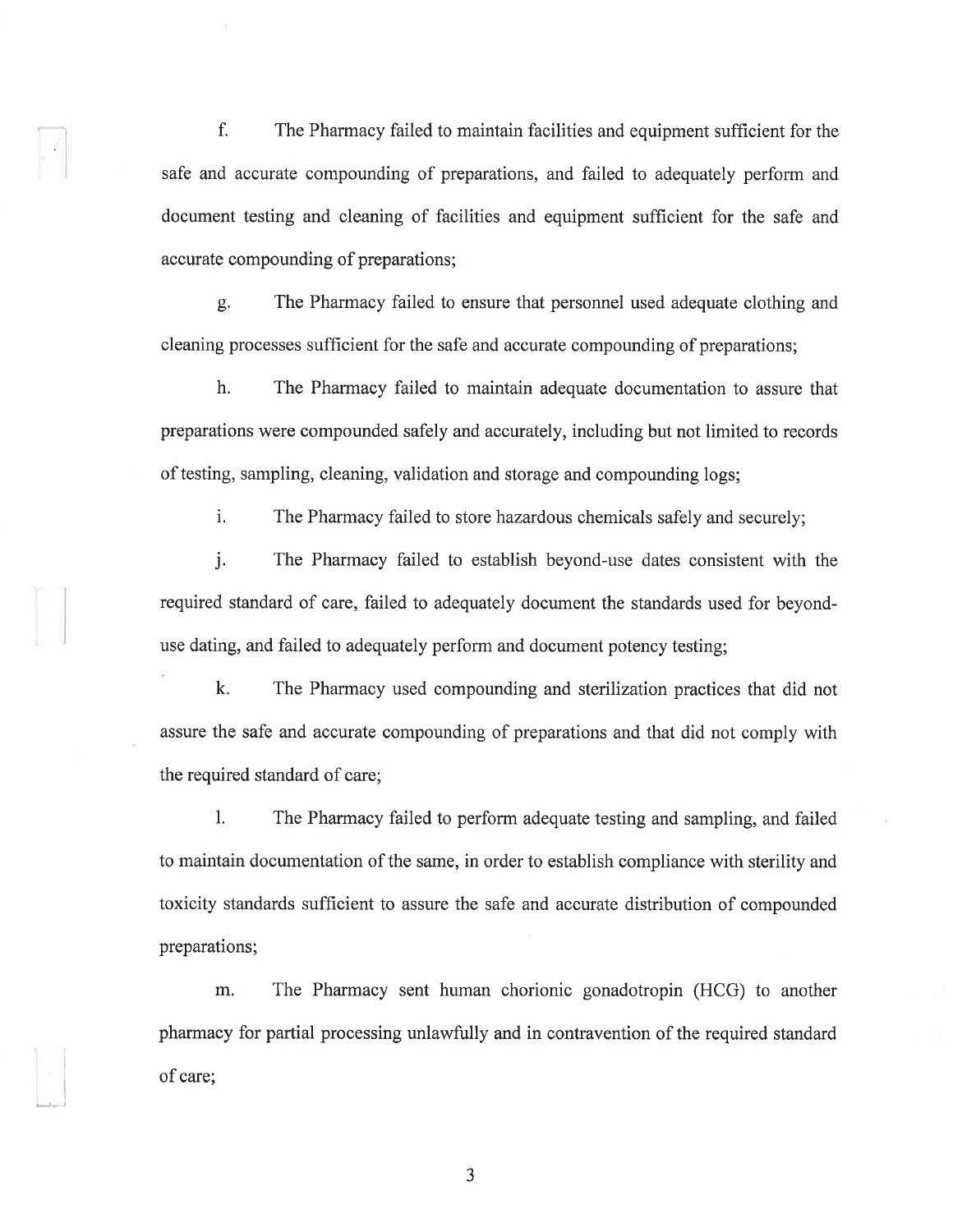n. The Pharmacy mislabeled certain compounded products dispensed to patients by failing to label the proper units dispensed and provide adequate written information on labels;

o. The Pharmacy maintained misbranded drugs and failed to separate expired drugs in the pharmacy stock; and

p, The Pharmacy allowed pharmacists to supervise more technicians than permitted by law.

4. These findings are more specifically described in the following documents that were attached to the Amended Notice of Prehearing Conference, which are incorporated herein by reference, and which describe the nature of the Pharmacy's actions:

a. A Pharmacy Compounding Accreditation Board Survey Report, with accompanying August 3, 2012 cover letter ("PCAB Report");

b. A March 12, 2013 Miscellaneous Inspection Report of the Board of Pharmacy ("Board Inspection");

c. A U.S. Food and Drug Administration ("FDA") Form 483 dated March 25, 2013 ("FDA 483");

d. The Stewart Compounding Pharmacy Report of USP <797> and Standard of Practice Excursions completed by Ken Latta;

e. An FDA Warning Letter dated August 21, 2013 ("FDA Warning Letter").

5. On March I1,2013, the Board was first provided with the PCAB Report outlining sterile compounding violations found by the Pharmacy Compounding Accreditation Board. That same day, Board investigators commenced an inspection of the Pharmacy. Based on that inspection, later on the same day, the Board members convened in a special meeting and issued a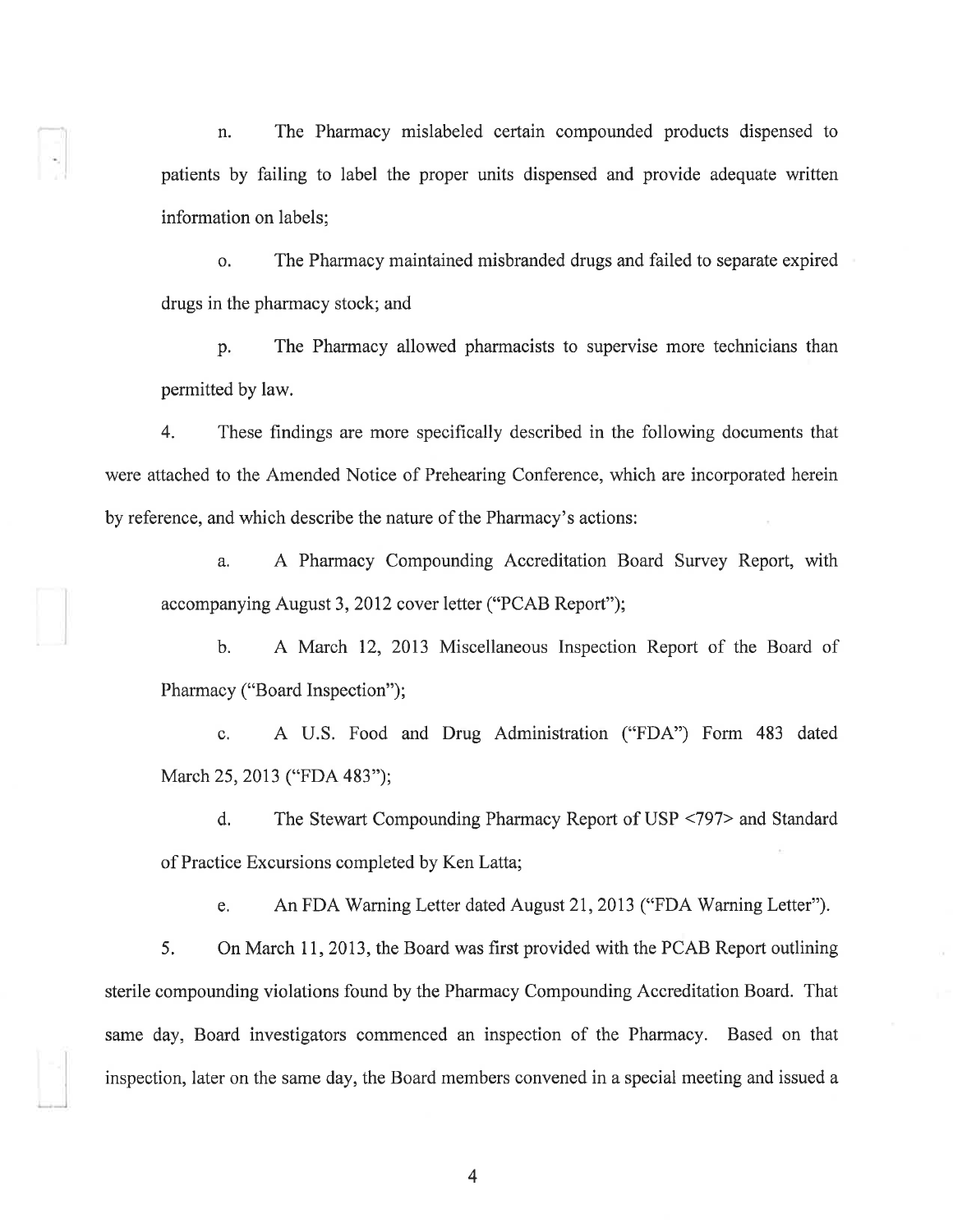Summary Order Limiting and Conditioning Permit ("Summary Order"), by which the Board (a) prohibited the Pharmacy from engaging in any sterile compounding and from dispensing any sterile compounded drugs that had been prepared before the Summary Order and (b) required a recall of all sterile compounded drugs prepared on or after February 16,2013.

6. On or about March 29,2013, after an inspection by the FDA, the Board and the Pharmacy voluntarily agreed to expand the recall to all sterile compounded drugs that were prepared on or after September 17, 2012, as some of those drugs had beyond-use dates that extended into March 2013.

7. The Pharmacy has not contested any of the violations found by the PCAB, the Board and the FDA, as described in the documents incorporated herein by reference.

8. The Board has received no evidence of any contamination in the Pharmacy's sterile compounded products or injury to any patient. No patient or prescriber has complained to the Board or otherwise reported any issues with any of the Pharmacy's sterile compounded products.

9. The Pharmacy has cooperated with both the recall of the sterile compounded drugs and the Board's investigation.

10. After March 2013, the Pharmacy made significant changes to its planned sterile compounding practices in response to the PCAB Report, the Board Inspection, the FDA 483 and the FDA Warning Letter. On August 2I,2013, the Board investigator and consultant conducted a follow-up inspection of the Pharmacy and reviewed the changed plans for the Pharmacy's sterile compounding practices. In addition, on October 2I, 2013, the Board investigator and consultant interviewed the Pharmacy's pharmacist-manager to review his understanding of safe sterile compounding practices and of his responsibility to train and supervise the Pharmacy's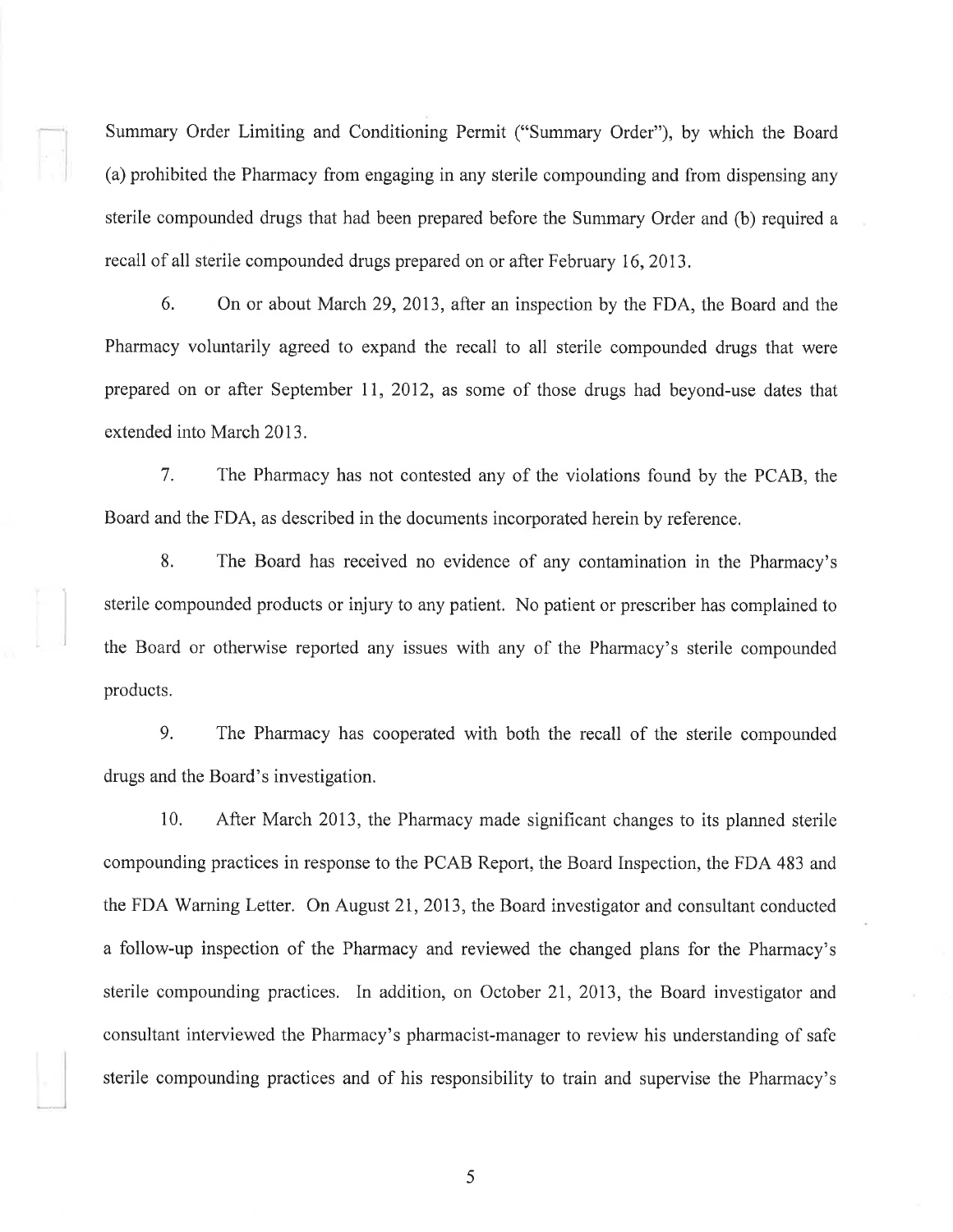employees. The Board staff's review of the Pharmacy's changes provided evidence to the Board staff that there would be no threat to the public safety, health and welfare if the Pharmacy resumed sterile compounding.

11. On January 21, 2014, the Board entered a Consent Order Terminating in Part the Summary Order Limiting and Conditioning Permit ("the January 2014 Consent Order"). In the January 2014 Consent Order, the Board permitted the Pharmacy to resume engaging in sterile compounding and dispensing, shipping, mailing and delivering sterile compounded products, conditioned upon the Pharmacy's compliance with all requirements of North Carolina law, federal law and the laws of any states in which the Pharmacy is permitted to dispense drugs. Those conditions included, but were not limited to, the requirement that the Pharmacy may compound drugs only based on the existence of a practitioner-pharmacist-patient relationship and the presentation of a valid prescription, or in anticipation of prescription orders based on established prescribing pattems.

12. Since the January 2014 Consent Order, the Pharmacy has been engaged in sterile compounding for nearly three months. There has been no evidence of any threat to the public health, safety and welfare from any sterile compounded products that were prepared after the resumption of sterile compounding in January 2014.

13. Between February 18 and 26,2014, the FDA performed a follow-up inspection of the Pharmacy. The FDA produced a new Form 483 from this follow-up inspection that noted cefiain remaining issues with the Pharmacy's operating procedures, practices and documentation related to sterile compounding. The Pharmacy promptly prepared a plan to resolve the remaining issues. At the Conference, the Board President reviewed this February 2014 FDA, Form 483, as well as the Pharmacy's plan to resolve the remaining issues, and the Board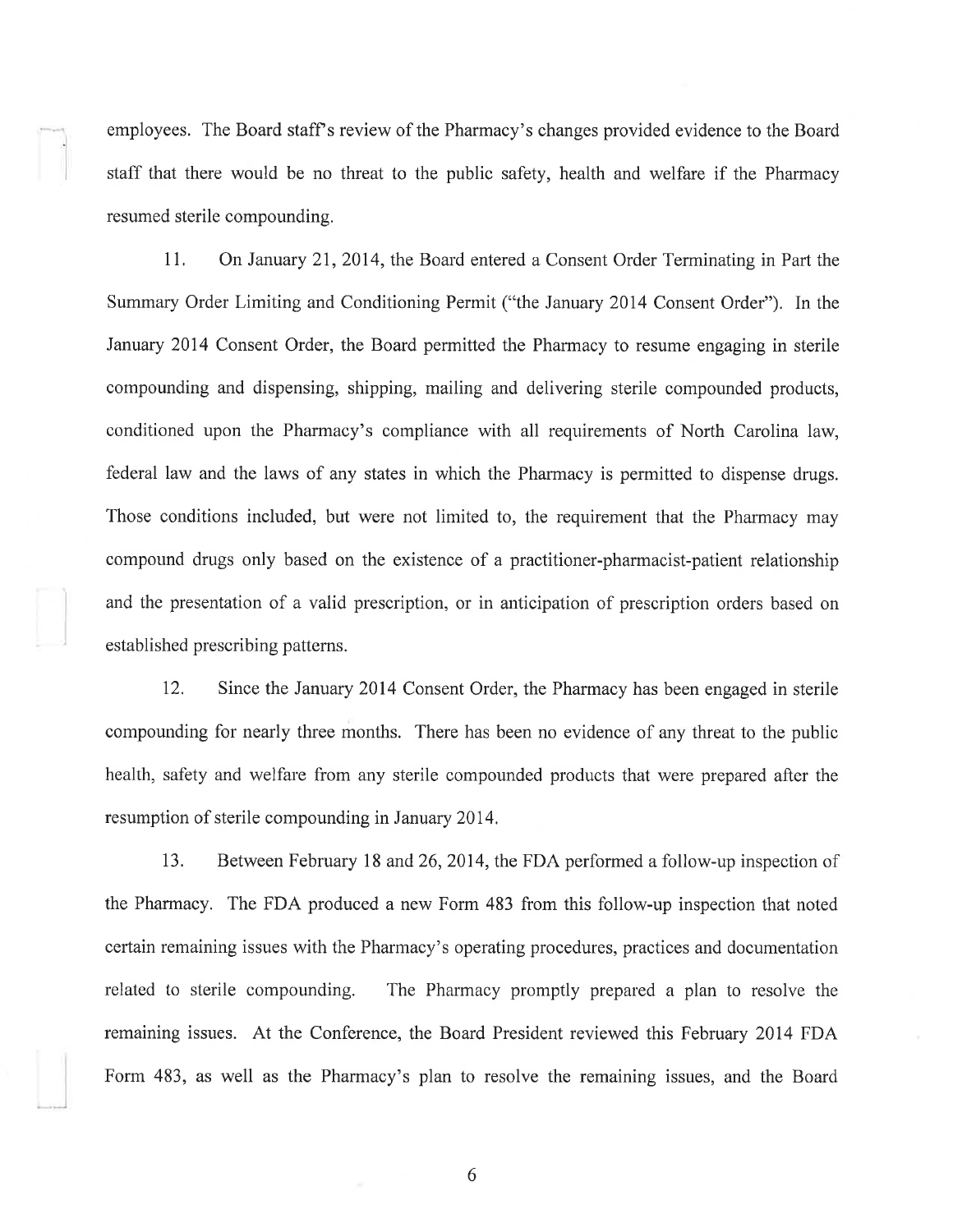President concluded that the findings of the FDA did not require any active restrictions on the Pharmacy's permit, and the Board President was otherwise satished that there was no threat to the public health, safety and welfare from the Pharmacy engaging in the practice of pharmacy without active restrictions on its permit.

14. In determining an appropriate resolution of the matter, the Board President further took account of the fact that the Summary Order restricted the Pharmacy's permit for more than ten months, imposing significant constraints on the Pharmacy's practice. The Board President also took account of the fact that the Board's inspection policy requires annual inspections of the Pharmacy, which provides assurances that the Board staff will have an opportunity to continue to review the Pharmacy's compliance with the terms of this Consent Order and with the laws governing the practice of pharmacy and the distribution of drugs.

## **CONCLUSIONS OF LAW**

1. All parties are properly before the Board, and the Board has jurisdiction over Respondent and the subject matter of this proceeding.

2. Respondent's conduct, as set out in the findings of fact and conclusions of law above, constitutes grounds for discipline pursuant to North Carolina General Statutes \$90-85.38(b) because Respondent's acts were in violation of North Carolina General Statutes \$\$ 90-85,154(b) and (c), 90-85.29, 90-85.40(b) and (f), 106-122, 106-133, 106-134 and 106-134.1; 21 NCAC 46 .1601(a), 46 .1804(a), 46 .1805, 46 .1810, 46 .1818, 46 .2501, 46 .2502(a) and (k), 46 .2803,46 .2804,46 .2805,46 .2806 and 46 .2808; 21 U.S.C, \$\$ 331, 351(a), (b) and (c), 352(b) and (f); and 21 C.F.R.  $\S$  211.28, 211.42, 211.113, 211.165, 211.166 and2Il.167.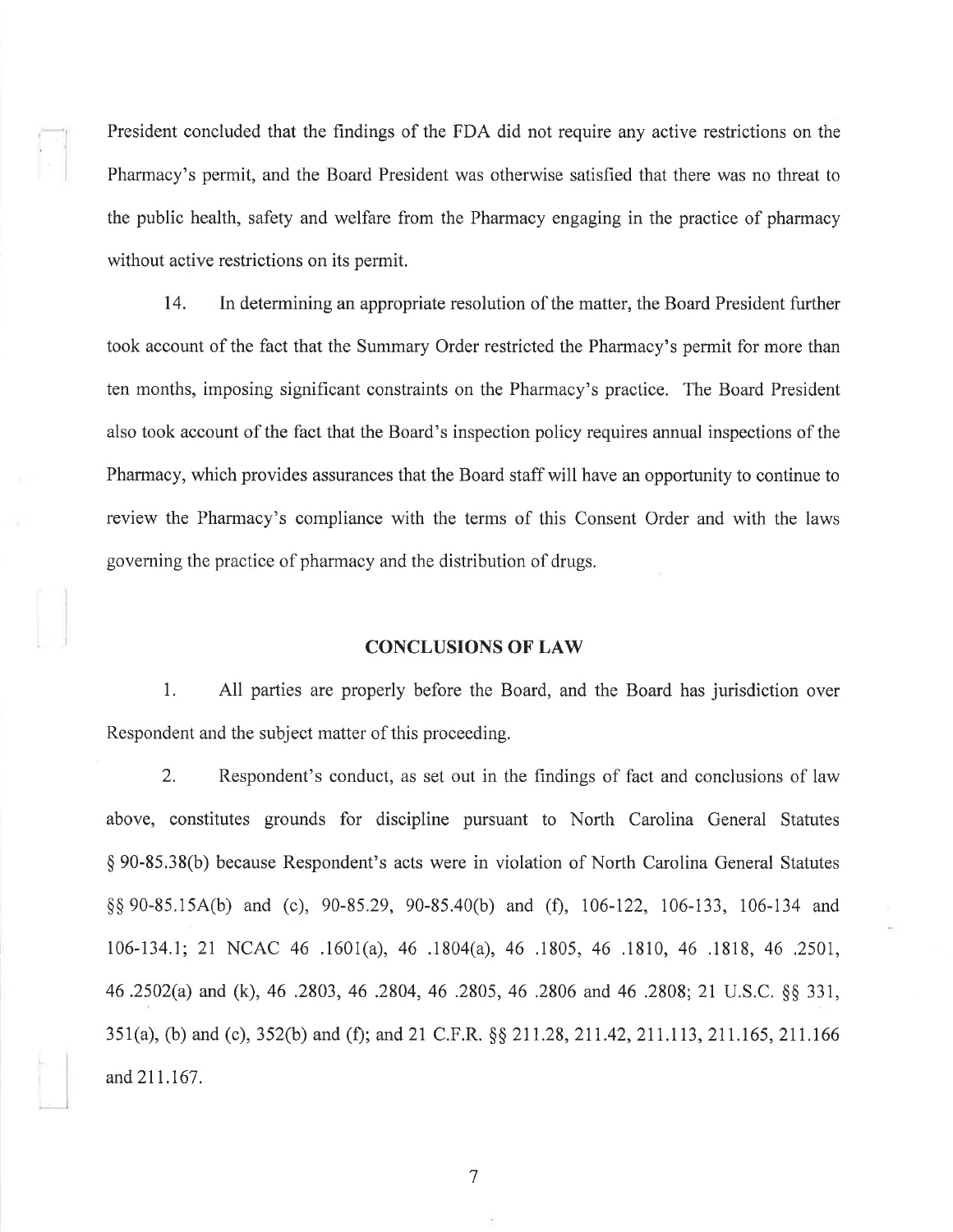3. Respondent admits that the conduct in this matter constitutes sufficient grounds for disciplinary action on its permit under North Carolina General Statutes \$ 90-85.38(b).

## CONCLUSIONS REGARDING DISCIPLINE

Based upon the foregoing Findings of Fact and Conclusions of Law, and with the consent of the Respondent, IT IS THEREFORE ORDERED that:

1. The permit of Respondent Stewart Pharmaceuticals, Inc. (Permit No. 5373) is hereby SUSPENDED for a period of TWO (2) YEARS. The suspension is stayed for a period of FIVE (5) YEARS from the date that this Order is accepted by the Board, upon the following conditions:

a. Respondent shall continue (to the extent not previously completed) the recall of any sterile compounded drugs that were compounded on or after September 11, 2013 and before January 21,2014. Any recalled products shall be retained and secured;

b, Respondent shall violate no laws governing the practice of pharmacy or the distribution of drugs;

c. Respondent shall violate no rules or regulations of the Board; and

d. Respondent shall cooperate with the Board, its attorneys, investigators, and other representatives in any investigation or inspection.

2. If Respondent fails to comply with any terms or conditions of this Consent Order, the stay of Respondent's suspension shall be terminated and Respondent may be subject to additional disciplinary action by the Board.

3. Except as expressly adopted in this Consent Order, any restrictions in either the Summary Order Limiting and Conditioning Permit (dated March 11, 2013) or the Consent Order

l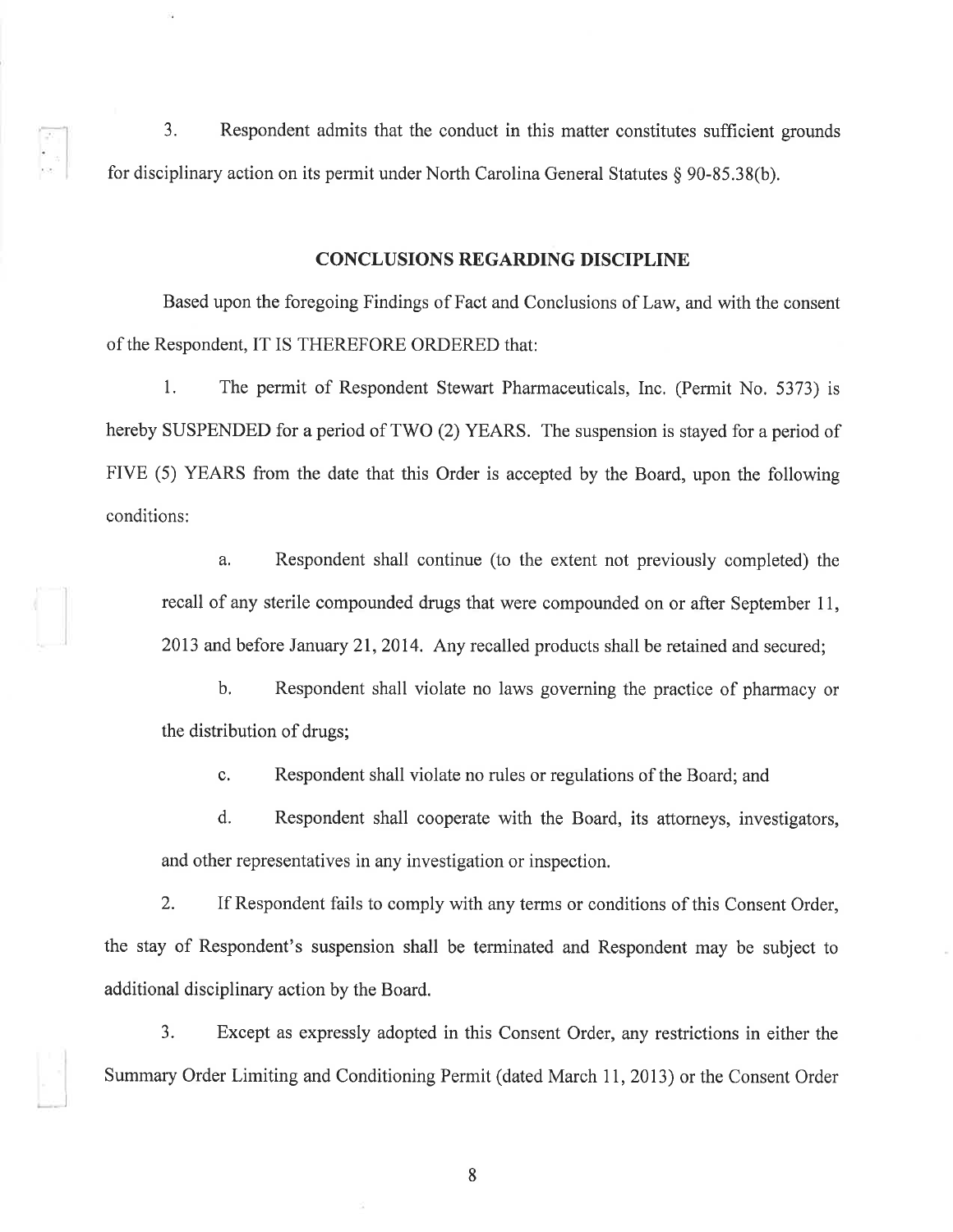Terminating in Part the Summary Order Limiting and Conditioning Permit (dated January 21,

2014) are hereby TERMINATED.

This the  $13^{\frac{1}{2}}$  day of  $\frac{1}{2}$ , 2014.

NORTH CAROLINA BOARD OF PHARMACY

By: Jack W. Canpbell, IV **Executive Director**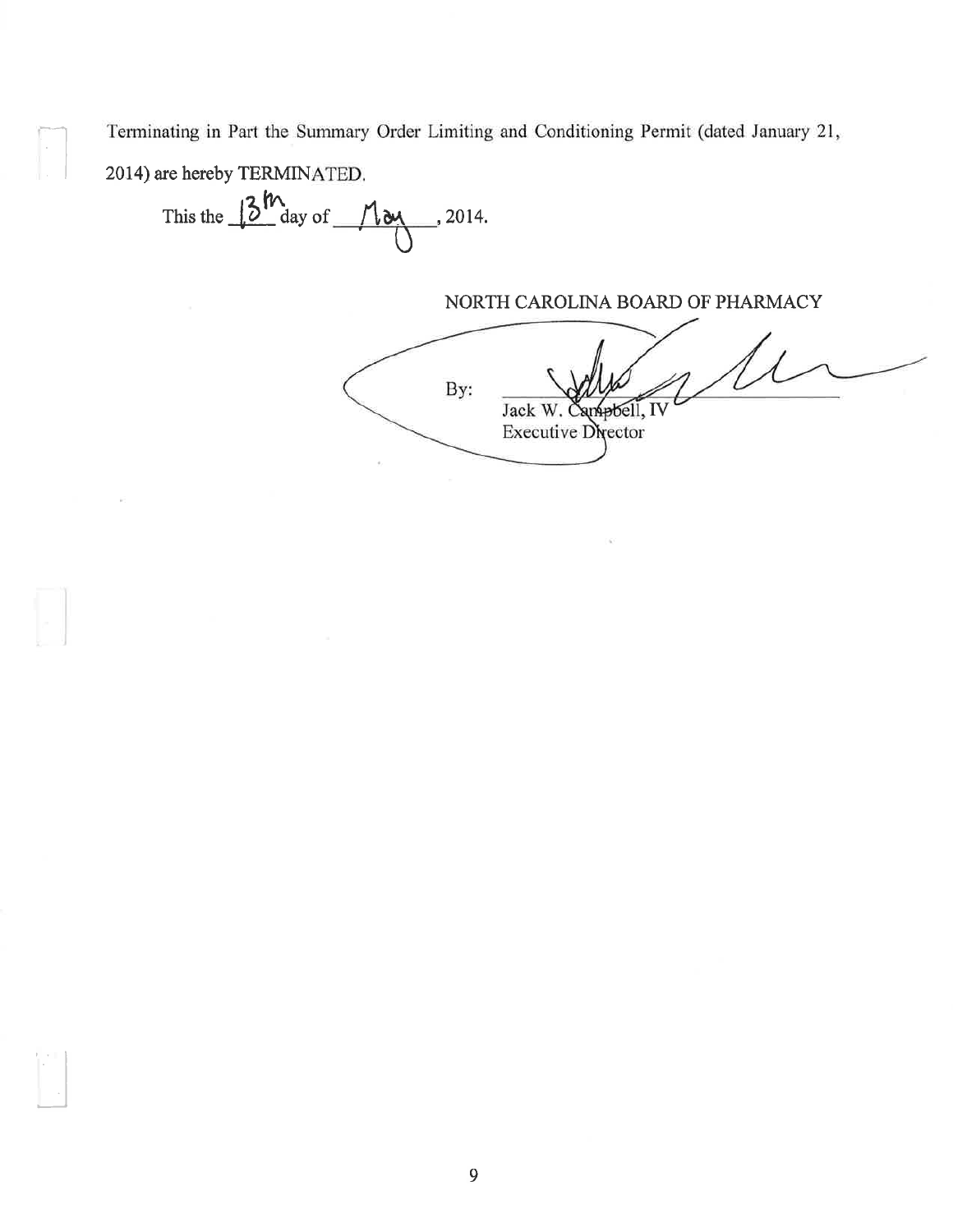Stewart Pharmaceuticals, Inc., the holder of permit number 28305, has full knowledge that it has the right to a formal hearing, at which it would have the right to be represented at its expense by counsel, in this matter. The undersigned freely, knowingly and voluntarily waives such right by entering into this Consent Order.

The undersigned understands and agrees that by entering into this Consent Order, it certifies that it has read the foregoing Consent Order and that it voluntarily consents to the terms and conditions set forth therein and relinquishes any right to judicial review of Board actions which may be taken concerning this matter.

The undersigned further understands that should it violate the terms and conditions of this Consent Order, the Board may take additional disciplinary action.

The undersigned understands and agrees that this Consent Order will not become effective unless and until approved by the Board.

The undersigned understands that it has the right to have counsel of its choice review and advise it with respect to its rights and this Consent Order, and represents that it enters this Consent Order after consultation with its counsel or after knowingly and voluntarily choosing not to consult with counsel. The undersigned certifies that its agent executing this Consent Order is duly authorized to accept the Consent Order on behalf of Stewart Pharmaceuticals, Inc. and to bind the permit holder.

#### ACCEPTED AND CONSENTED TO BY:

STEWART PHARMACEUTICALS, INC. (Permit No. 25 Chalmas Craig Stewart Date 4/21/14 Title: President STATE OF <u>NOrth Carolina</u> Cumperlandcounty

I, the undersigned Notary Public of the County and State aforesaid, do hereby certify that the following person personally appeared before me this day and acknowledged the due execution of the foregoing document: l'ionsent Order

Date:  $4 - 21 - 14$ 



Notary Public My commission expires:  $\bigcirc(13)$  2019